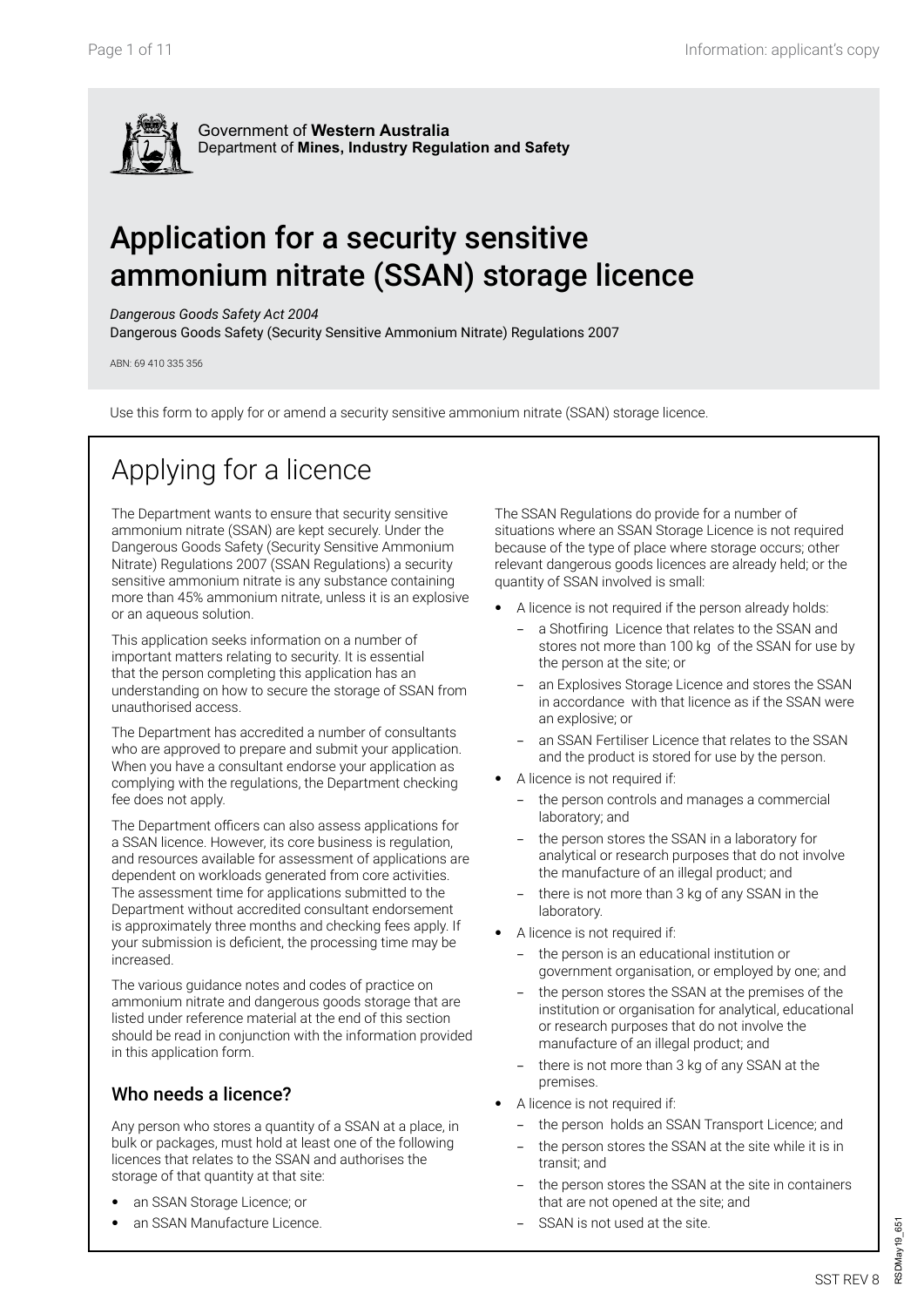### General requirements

The SSAN Storage Licence is issued for 5 years.

Licences can only be granted to an individual, body corporate or a partnership. Where the application is from an individual, a licence will only be issued if certain eligibility requirements are met and the Chief Officer is satisfied the applicant:

- is 18 years of age or over; and
- holds a current WA Dangerous Goods Security Card (DGSC).

### Supervised and unsupervised access – what does this mean?

For the purposes of these regulations an individual is supervised by another person while he or she has access to a SSAN if at the time he or she:

- is in the presence of the other person; or
- is in a place where any handling or removal of the SSAN is controlled by the other person.

A licence holder may authorise a person to have access to the SSAN in the licence holder's possession. If the access is supervised, there is no specific need for the person to have a security clearance.

If access to the SSAN is to be unsupervised the person must possess a security clearance and be recorded by the licence holder as a secure nominee.

#### Secure nominees

Holders of SSAN licences may authorise persons to have unsupervised access to SSAN in the course of their duties providing:

- the person has a security clearance; and
- the licence holder is satisfied the person is suitably trained to safely handle any SSAN that the person will have unsupervised access to.

Persons authorised are deemed to be 'secure nominees' and the licence holder is required to maintain written records of all secure nominees including when authorisations were granted or cancelled.

Persons who are not secure nominees are not permitted to have unsupervised access to SSAN.

## Approved activities with SSAN

In order to obtain a SSAN Storage Licence a legitimate purpose must be demonstrated. This includes the use for manufacture of commercial explosives and non-SSAN products such as nitrous oxide; use in laboratories for research, teaching and testing; and fertiliser use by primary producers.

### Non-approved uses – ammonium nitrate products

Licences will not be issued for products containing more than 45% ammonium nitrate in solid form where the purpose is for household use or the fertilisation of recreational grounds such as sports grounds, parks and gardens.

Furthermore, the sale of cold packs containing ammonium nitrate for first aid and camping uses is not permitted.

### Obligations of the licence holder

Licence holders have an obligation to:

- must take all reasonable measures to ensure that an unathorised person does not have unsupervised access to the SSAN;
- must ensure the SSAN is stored in a way that enables any loss or removal to be identified quickly;
- for packaged SSAN must keep an inventory for the place where stored and perform a stocktake at least once a month; and
- must inspect the place at least once a month.

### Reference materials

Further information:

- *Dangerous Goods Safety Act 2004*
- Dangerous Goods Safety (Security Sensitive Ammonium Nitrate) Regulations 2007
- Dangerous Goods Safety (Explosives) Regulations 2007
- Dangerous Goods Safety (Storage and Handling of Non-explosives) Regulations 2007

(downloads of the Act and regulations are available free on the Department of Justice website at www.legislation.wa.gov.au)

- Application for a Dangerous Goods Security Card (forms are available at participating post offices)
- Guidance material on obtaining a security clearance and Dangerous Goods Security Card
- Application for a Dangerous Goods Site Licence
- Application for a SSAN Fertiliser Licence
- Application for a SSAN Manufacture Licence
- Code of practice  $-$  Safe storage of solid ammonium nitrate
- Code of practice Storage and handling of dangerous goods
- Council of Australian Governments (COAG) agreement of 25 June 2004 on counter terrorism measures
- Dangerous goods safety bulletins
- Dangerous goods safety guidance note Storage of explosives
- Guidance Note Licensing and exemptions for storage and handling
- List of companies and consultants approved to examine and endorse dangerous goods storage proposals
- National Ammonium Nitrate Guidance Notes No. 1–4
- Template for a Security Risk Assessment and Security Plan – SSAN Storage
- Schedule of fees and charges

(available from the Department website at www.dmirs.wa.gov.au)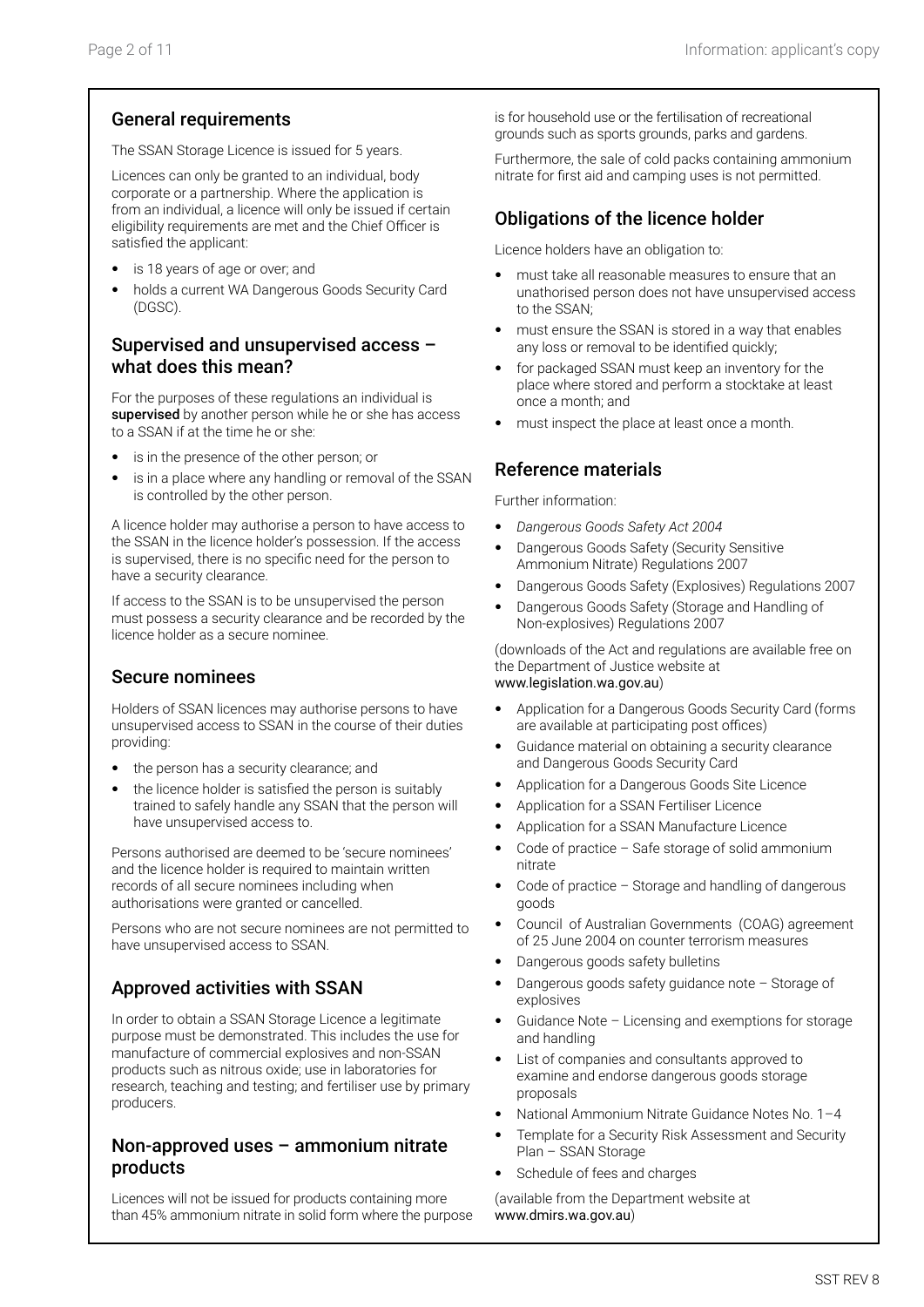# Applicant details

Licences can only be granted to an individual, a body corporate or a partnership.

An application for an individual must include a copy of the applicant's current motor driver's licence for proof of identity.

An application from a body corporate must be in the name as described on the certificate of incorporation, and the original certified copy of the certificate is to be provided with the application.

The following are also recognised as corporate bodies:

- Federal or State Government Departments
- Local Government authorities (cities, towns, shires)
- Some semi-government organisations (e.g. Water Corporation, Western Power)

Where an unincorporated body owns / operates / leases premises or a site, or undertakes an activity (and does not wish, or is not eligible, to become incorporated (i.e. small businesses, associations, etc.) an eligible individual must be nominated to be the applicant.

An application from a partnership must include:

the original certified copy of evidence of the partnership; and

- a statutory declaration from each partner stating: − the name of the partnership
	- the name, home address and contact details of all
	- partners; and − business in which the partnership is engaged.

The licence will be granted in the name of the partnership.

Applications may be received in respect to premises that are operating under a trust. The licence cannot be granted to a trust, but can be granted to, as an example, '*The trustees of the ABC Trust*'. Applications from trusts must include:

- the original certified copy of a document which states the name of trust; and
- the name, home address and contact details of at least one of the trustees. If the nominated trustee is a body corporate or partnership, the documents required are the same as advised above for such entities.

Licences cannot be granted to business names or trading names.

Please ensure that a contact number is provided in case the Departmental assessor needs to clarify matters or seek additional information. A residential business is mandatory and may be supplemented with a post office address.

# Security clearances

As a means of proof of a valid security clearance, individuals will be issued with a photographic security card valid for 5 years, and it will be subject to renewal. The security card will allow portability of the security clearance between employers.

Individuals who wish to apply for a SSAN Storage Licence must first obtain a WA Dangerous Goods Security Card. Details are available on the Department website and application forms can be obtained from and lodged at participating post offices in Australia.

A SSAN Storage Licence held by an individual is only valid while the security clearance of the individual remains current.

## Recognised security clearances

Western Australian explosives regulations recognise current explosives and security sensitive ammonium nitrate (SSAN) licences / permits issued by another State / Territory of Australia as being valid security clearances in this State. This does not apply for permanent residents of WA with more than 3 months residency. These are detailed in the following table:

| State / Territory               | Legislation                                                           |
|---------------------------------|-----------------------------------------------------------------------|
| New South Wales                 | Explosives Regulations 2013                                           |
| Queensland                      | Explosives Act 1999                                                   |
| South Australia                 | <b>Explosives (Security Sensitive</b><br>Substances) Regulations 2006 |
| Tasmania                        | <b>Security Sensitive Dangerous</b><br>Substances Act 2005            |
| Victoria                        | Dangerous Goods (Explosives)<br>Regulations 2011                      |
|                                 | Dangerous Goods (HCDG)<br>Regulations 2005                            |
| Northern Territory              | None applicable                                                       |
| Australian Capital<br>Territory | None applicable                                                       |

Applicants from interstate, who do not possess a recognised security clearance will be required to obtain a WA Dangerous Goods Security Card in order for the application for licence to proceed.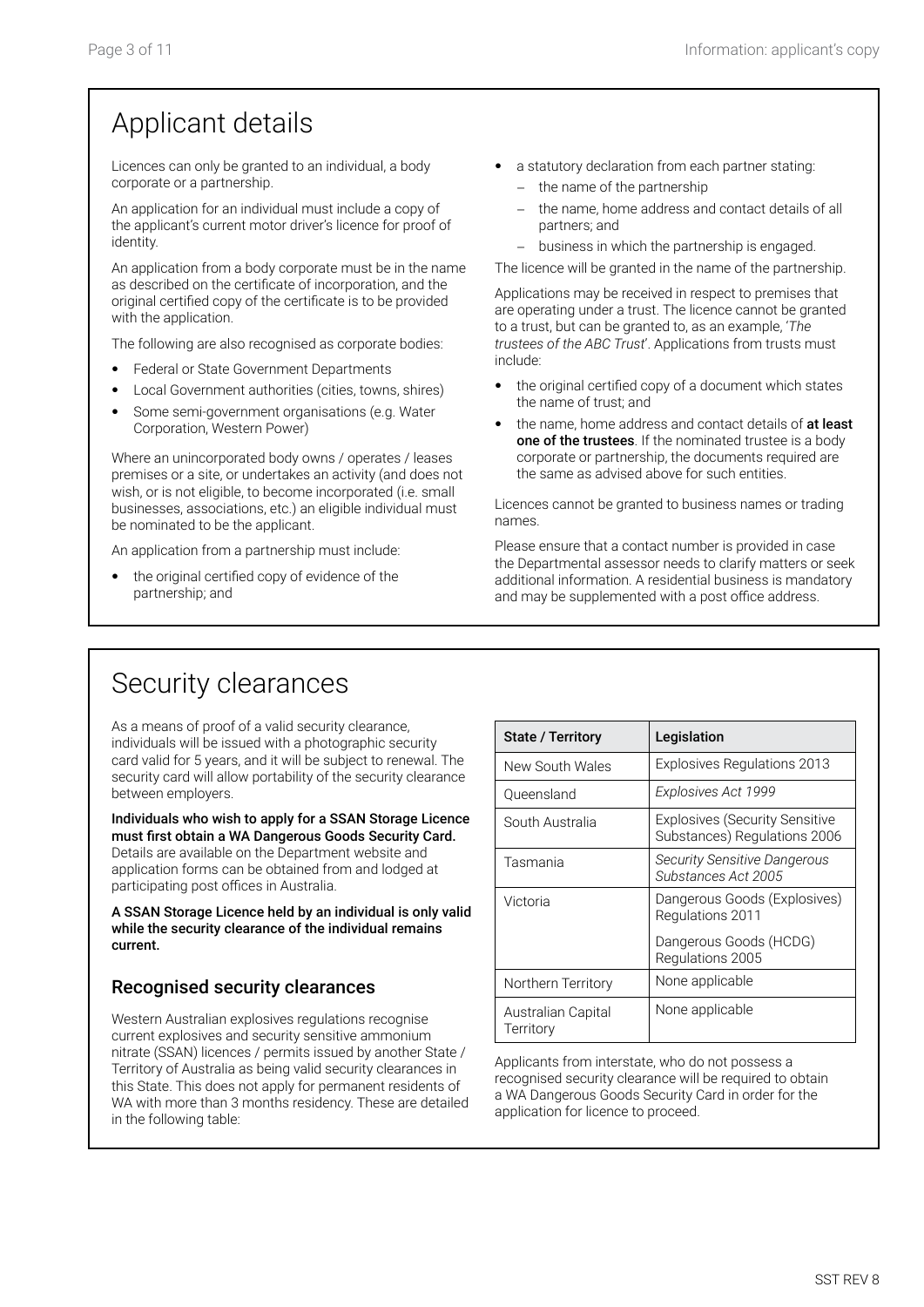# Relevant offence

The regulations require that all individuals who apply for any type of SSAN licence must disclose to the Chief Officer:

- details of any relevant offence of which the person has been convicted; and
- details of any charge of a relevant offence against the person that is pending.

The term 'relevant offence' means any of the following:

- an offence against the *Dangerous Goods Safety Act 2004* and regulations;
- an offence against a law of another place that substantially corresponds to the *Dangerous Goods Safety Act 2004* and regulations; or
- an offence against a law of this State or another place, an element of which is the handling, storage or transport of explosives.

Two questions on this matter are contained in the application form and answers in the affirmative to either question must be supported by a separate sheet briefly describing details of the offence and/or charge including places, dates and penalties.

# Location of storage

Adequate land title information must be provided to enable the precise location of the site or compound for pre-licence assessment and for future inspection purposes. Applicants must wherever possible provide Global Positioning System (GPS) coordinates that may be specified as:

- longitude / latitude (geographic) coordinates using the Geocentric Datum of Australia 1994 (GDA94); or
- eastings / northings (projected) coordinates which should be in Map Grid of Australia (MGA94) metres east (X) and metres north (Y) and specify the zone.

For example, GPS coordinates for ABC Explosives Storage Site - Geographic: 121º29'28"E, 30º44'24"S (or in decimal degrees 121.4913ºE, 30.7399ºS).

Projected: 355574.17, 6598246.30, zone 51

Complimentary site information can include Certificate of Title (CT) number, mine site tenement number, Reserve number/name (e.g. 38575/Baldivis, 3540/Kalgoorlie).

### Site plans

Two plans must be submitted:

- One is to show the whole premises (e.g. a mine site, explosives reserve, farming property). This plan is to incorporate the location of all explosives and SSAN sites or compounds regardless of ownership and the relationship of the SSAN storage to surrounding roads, buildings, plant, dangerous goods storages, etc.
- The other plan is to show the individual site or compound that is the subject of this application and the relationship of the SSAN storage to all other facilities and storages within the site.

Both plans are to be to scale, indicate true north and show distances in metres.

# Security plans

A security plan that describes how the applicant will meet minimum requirements must be prepared and lodged with the application form. The content of a security plan is referred to in regulation 31 of the Dangerous Goods Safety (Security Sensitive Ammonium Nitrate) Regulations 2007. In essence, a security plan will address:

- security risk assessment;
- personnel management;
- site security; and
- procedures.

The format of a security plan is not prescribed and applicants have flexibility in this area providing that all necessary elements of the plan are addressed.

The licence holder and the person representing the company as the person responsible for implementing the security plan are both required to implement and comply with the security plan.

The security plan has been declared a 'safety management document' for the purposes of sections 3 and 10 of the *Dangerous Goods Safety Act 2004* and this gives Dangerous Goods Officers the power to order improvements and updates to security plans, as well as allowing the Chief Officer to order third-party audits of the plans, paid by the licence holder.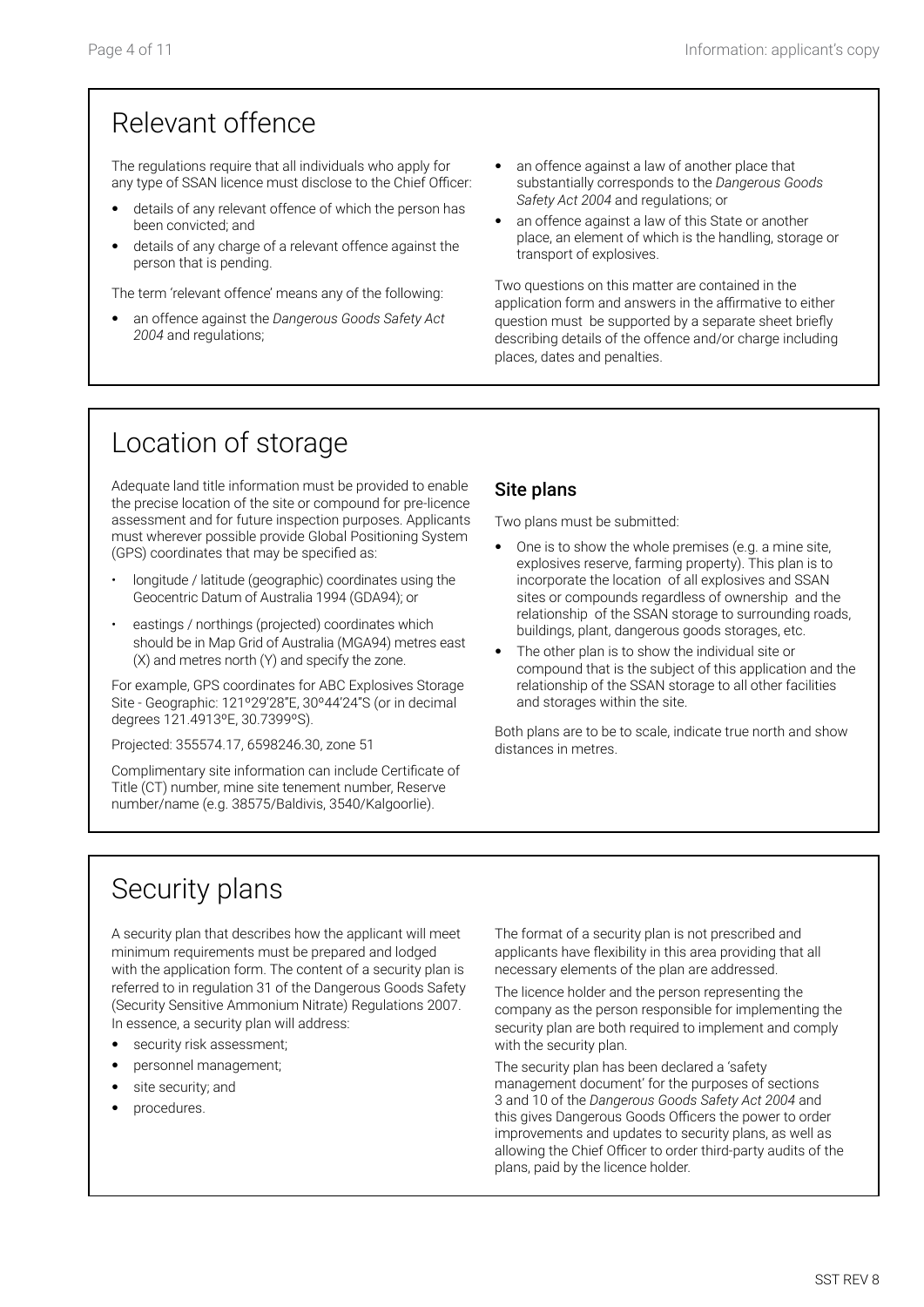# SSAN storage facilities, fire protection and security

The SSAN to be stored:

- in approved receptacles or in an approved manner at the principal business address; or
- in registered explosives magazines or other facilities at another approved location, such as an explosives reserve.

For storage that is at the principal business address, the following details are to be provided:

- A detailed and scaled site plan covering the location of the building to all other buildings and boundaries on the site, as well as buildings and roads external to the site to a distance of 50 metres;
- The location and description of any dangerous goods stored on site; and

• The internal layout of the building being used indicating all openings, fire protection (extinguishers, alarms, etc.), security arrangements and places that are accessible to the public.

As a minimum, there must be a 60B dry chemical powder fire extinguisher in a readily accessible location to the proposed SSAN storage.

For storage that is in magazines or other facilities at another location, the following information is to be provided:

- Confirmation that magazines are constructed to Australian Standard AS 2187.1-1998, or an approved equivalent and registered with the Department;
- A scaled site plan showing the location of all magazines, separation distances to other buildings and boundaries; and
- Security arrangements that are or will be in place.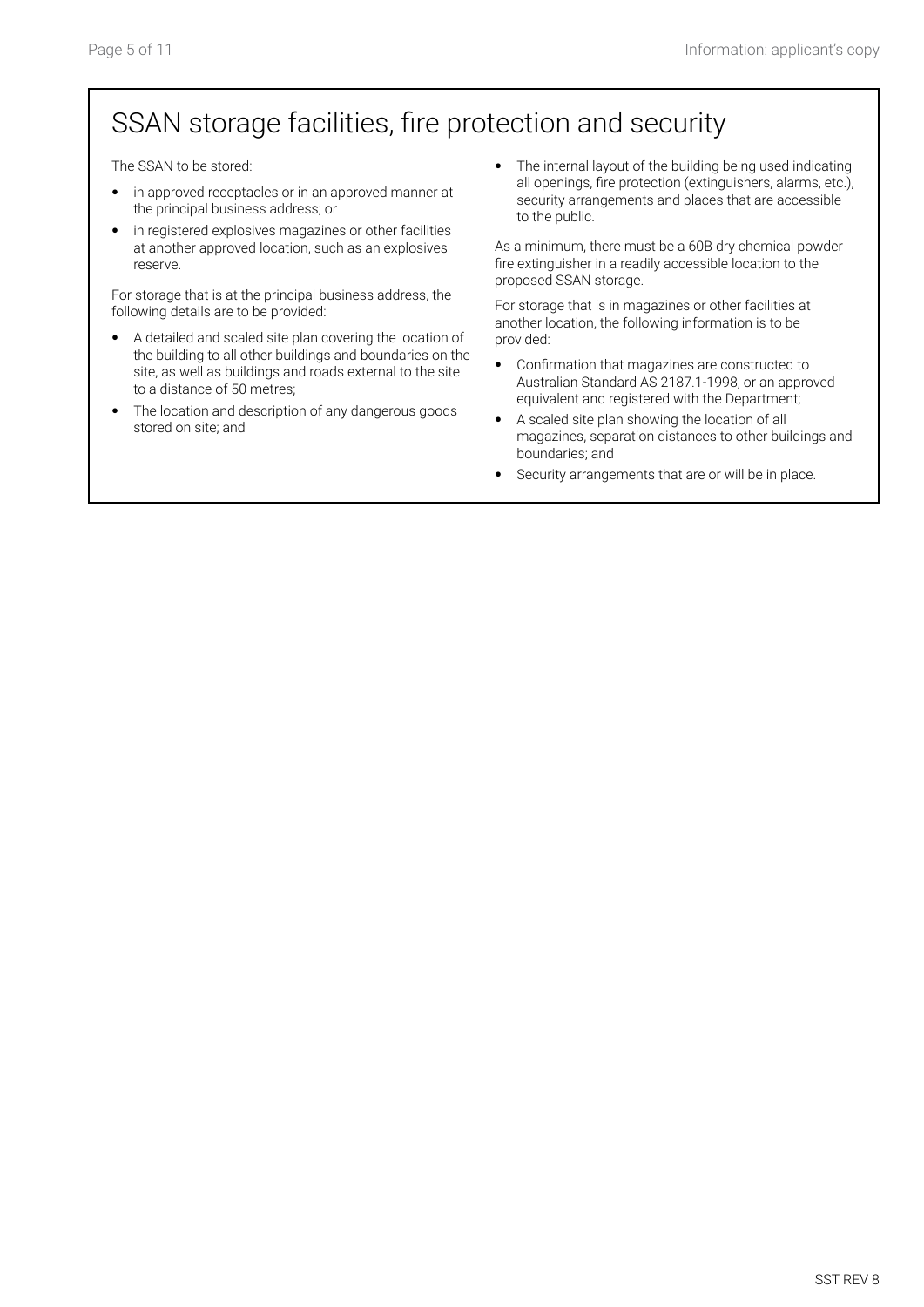# Application lodgement

If you intend to apply for a licence, it is recommended that you contact an accredited dangerous goods consultant and work with them to have your submission developed. The processing time for compliant applications that do not need complex internal assessment is approximately 20 business days.

Your consultant will normally complete the application form on your behalf, however the intended licensee must actually sign the application. The licensee is responsible for all matters associated with the day-to-day storage and handling of the dangerous goods, and will be held accountable for any breaches of the Regulations.

### Information for dangerous goods consultants

The following information will assist accredited dangerous goods consultants when lodging applications for licences.

#### Lodgements by email

- Applies to applications for new licences.
- All emails are to be sent to cso@dmirs.wa.gov.au and not to individual DMIRS staff members. Any correspondence sent to this email address should only be submitted once and it will be actioned in a timely manner. This process ensures all applications can be tracked from time of lodgement.
- The original hardcopy application must still be forwarded by mail so that certified copies of supporting documents can be verified.
- The email should include a list detailing the names of all attachments.

Consultants are requested to utilise appropriate naming conventions for all attachments sent electronically so that DMIRS staff can easily identify the contents and make it easy for electronic document storage and retrieval.

## Licence fees

Please refer to the schedule of fees and charges on the Department website for the current fee applicable to this application for licence.

#### Contact details

| Tel:     | $(08)$ 6251 2300                           |
|----------|--------------------------------------------|
| Email:   | cso@dmirs.wa.gov.au                        |
| Website: | www.dmirs.wa.gov.au for fees, forms, FAQs, |
|          | guidance material and publications.        |

Only the licence fee for the first year of the licence is to be lodged with the application. Licence fees for subsequent years will be billed annually.

## Checking fees

These are only payable if the application has not been lodged through an accredited dangerous goods consultant. Checking fees are equal to the licence fee payable with the application.

## Lodgement

The completed application form, together with relevant documents and the relevant fee payable to the Department of Mines, Industry Regulation and Safety is to be mailed to:

Department of Mines, Industry Regulation and Safety Dangerous Goods Licensing Locked Bag 100 East Perth WA 6892

or handed in person at:

Level 1, 303 Sevenoaks Street Cannington WA 6107

Business hours: 8.30 am to 4.30 pm

*Notes:*

- *Licences cannot be issued over the counter.*
- *Please refer to the schedule of fees and charges on the Department website for the current fee applicable to this application for licence.*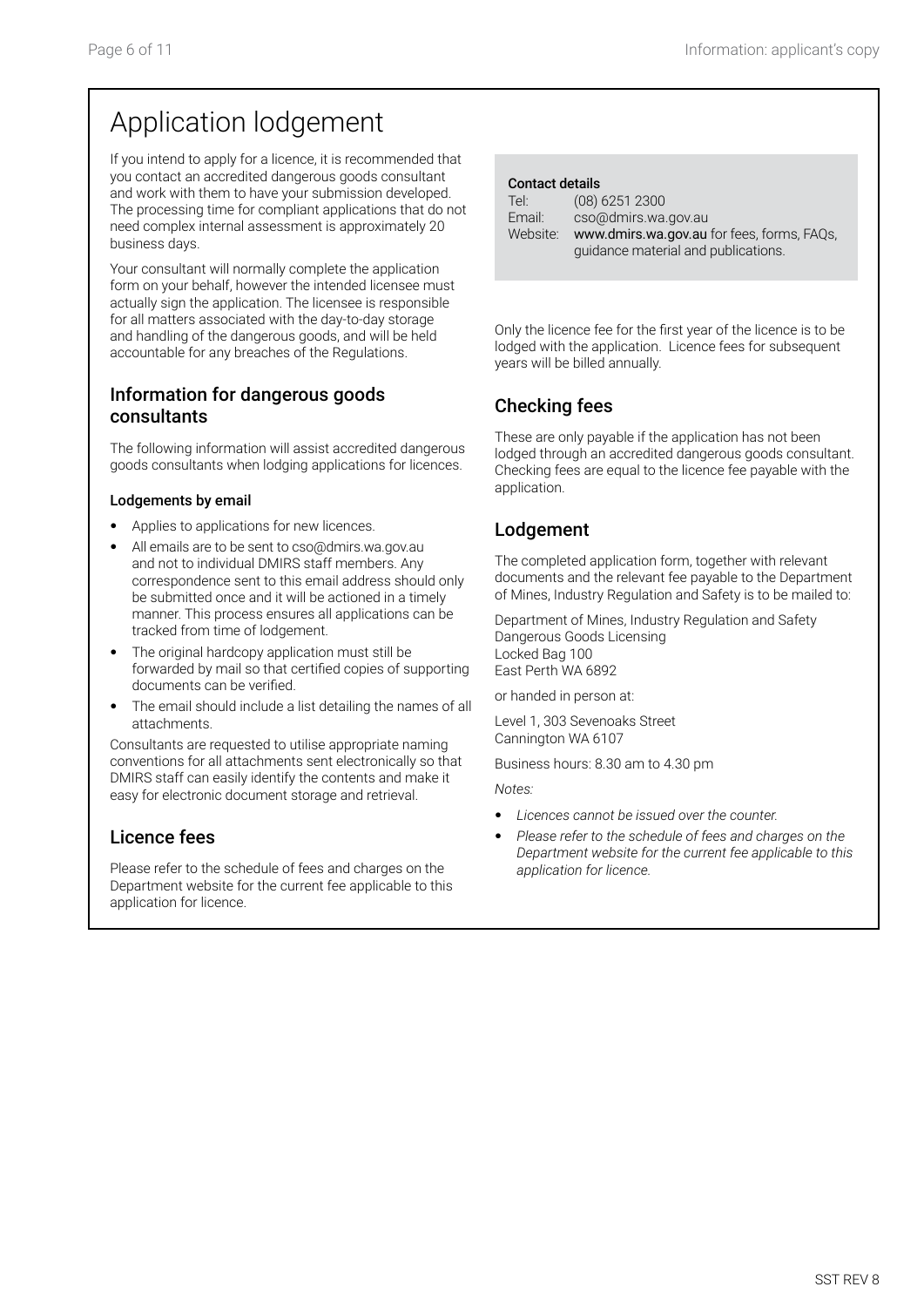**Clear form**



| Application no. (office use only) |
|-----------------------------------|
| <b>SST</b>                        |

# Application for a security sensitive ammonium nitrate (SSAN) storage licence

*Dangerous Goods Safety Act 2004*

Dangerous Goods Safety (Security Sensitive Ammonium Nitrate) Regulations 2007

ABN: 69 410 335 356

|                         | 1. Application type (you must tick one of the boxes)                                                                                                              |  |  |  |  |  |
|-------------------------|-------------------------------------------------------------------------------------------------------------------------------------------------------------------|--|--|--|--|--|
| New licence             | Amendments to an existing licence<br>Transfer of a licence<br>(can only be done by licence holder)                                                                |  |  |  |  |  |
| Indicate licence number | SST                                                                                                                                                               |  |  |  |  |  |
|                         | Briefly describe amendment or transfer requirements                                                                                                               |  |  |  |  |  |
|                         |                                                                                                                                                                   |  |  |  |  |  |
|                         |                                                                                                                                                                   |  |  |  |  |  |
|                         |                                                                                                                                                                   |  |  |  |  |  |
| 2. Applicant details    |                                                                                                                                                                   |  |  |  |  |  |
|                         |                                                                                                                                                                   |  |  |  |  |  |
|                         | Please tick one of the following boxes and complete the relevant section below:                                                                                   |  |  |  |  |  |
| Body corporate          | Partnership<br>Trust<br>Individual<br>Proof of entity documents are required to be lodged with the application. Refer to information section of application form. |  |  |  |  |  |
|                         |                                                                                                                                                                   |  |  |  |  |  |
|                         | Full legal name (as shown on the proof of entity document)                                                                                                        |  |  |  |  |  |
|                         |                                                                                                                                                                   |  |  |  |  |  |
| <b>ABN</b>              | ACN<br>AND/OR                                                                                                                                                     |  |  |  |  |  |
|                         | Registered business (trading name) (if different to the legal name)                                                                                               |  |  |  |  |  |
|                         |                                                                                                                                                                   |  |  |  |  |  |
| <b>Contact details</b>  |                                                                                                                                                                   |  |  |  |  |  |
|                         | <b>Business street address (mandatory)</b>                                                                                                                        |  |  |  |  |  |
| Unit no.                | (e.g. St, Rd)<br>Street no.<br><b>Street</b><br>Type<br>Lot no.                                                                                                   |  |  |  |  |  |
| Town / suburb           | State<br>Postcode                                                                                                                                                 |  |  |  |  |  |
| Phone                   | Email                                                                                                                                                             |  |  |  |  |  |
|                         | Postal address (complete if different from above)                                                                                                                 |  |  |  |  |  |
| Unit no.                | (e.g. St. Rd)<br>Lot no.<br>Street no.<br>Street<br>Type                                                                                                          |  |  |  |  |  |
| Town / suburb           | Postcode<br>State                                                                                                                                                 |  |  |  |  |  |
| Phone                   | Email                                                                                                                                                             |  |  |  |  |  |
|                         |                                                                                                                                                                   |  |  |  |  |  |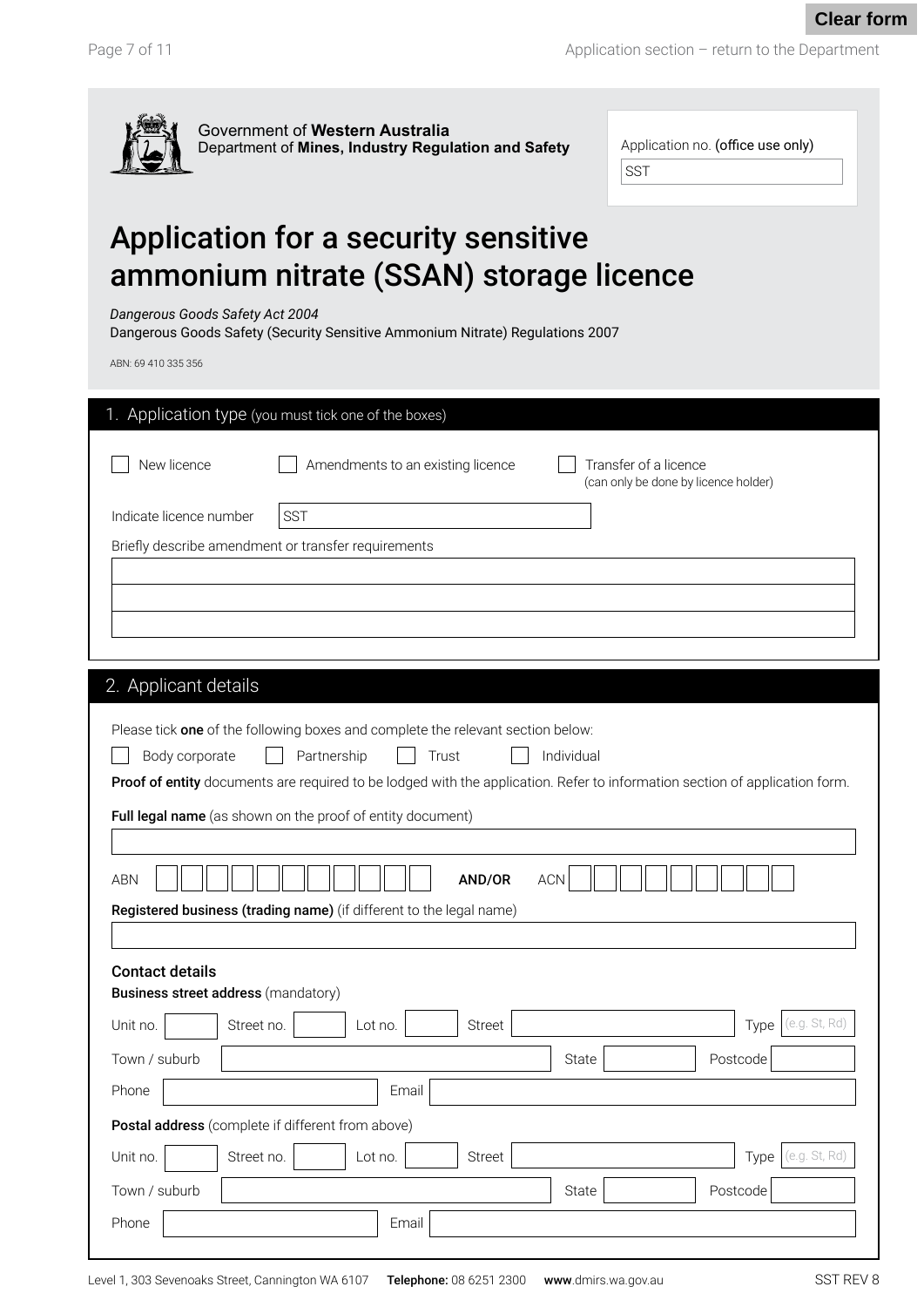| 3. Relevant offence                                                                                                                                                                                                                                                                                                                                                                                                                                |
|----------------------------------------------------------------------------------------------------------------------------------------------------------------------------------------------------------------------------------------------------------------------------------------------------------------------------------------------------------------------------------------------------------------------------------------------------|
| The following questions must be answered by the applicant if an individual.<br>Have you been convicted of any relevant offence?<br><b>No</b><br>Yes<br>Do you have a charge of a relevant offence pending against you?<br>No<br>Yes<br>If you answered 'yes' to either of the above questions please attach a separate sheet with details of your full name, date of<br>birth, description of offence and/or charge, places, dates, penalties etc. |
| 4. Security clearance details                                                                                                                                                                                                                                                                                                                                                                                                                      |
| Completion of this section is mandatory where the applicant is an individual.                                                                                                                                                                                                                                                                                                                                                                      |
| WA Dangerous Goods Security Card number<br>Expiry date<br><b>OR</b><br>Recognised security clearance from another State / Territory of Australia                                                                                                                                                                                                                                                                                                   |
| Licence / permit description                                                                                                                                                                                                                                                                                                                                                                                                                       |
| Licence / permit number<br>Expiry date<br>State issued<br>A certified copy of the licence / permit must be attached to the application.                                                                                                                                                                                                                                                                                                            |
| 5. Location of SSAN site                                                                                                                                                                                                                                                                                                                                                                                                                           |
| Trading name (if different from applicant name)<br><b>Address</b>                                                                                                                                                                                                                                                                                                                                                                                  |
| (e.g. St, Rd)<br>Unit no.<br>Street no.<br><b>Street</b><br>Lot no.<br>Type                                                                                                                                                                                                                                                                                                                                                                        |
| Town/suburb<br>Postcode                                                                                                                                                                                                                                                                                                                                                                                                                            |
| Site phone<br>Site fax                                                                                                                                                                                                                                                                                                                                                                                                                             |
| Site email                                                                                                                                                                                                                                                                                                                                                                                                                                         |
| Additional location information (if there is no valid street address)                                                                                                                                                                                                                                                                                                                                                                              |

| Global positioning system (GPS) coordinates (if available) |        |  |  |  |  |
|------------------------------------------------------------|--------|--|--|--|--|
| Geographic (GDA94):<br>Longitude<br>Latitude               | AND/OR |  |  |  |  |
| Projected (MGA94):<br>Northing<br>Easting<br>Zone          |        |  |  |  |  |
| Land title information                                     |        |  |  |  |  |
| Certificate of Title (CT) number                           |        |  |  |  |  |
| Mine site tenement number                                  |        |  |  |  |  |
| Reserve name or number (e.g. Baldivis or Kalgoorlie)       |        |  |  |  |  |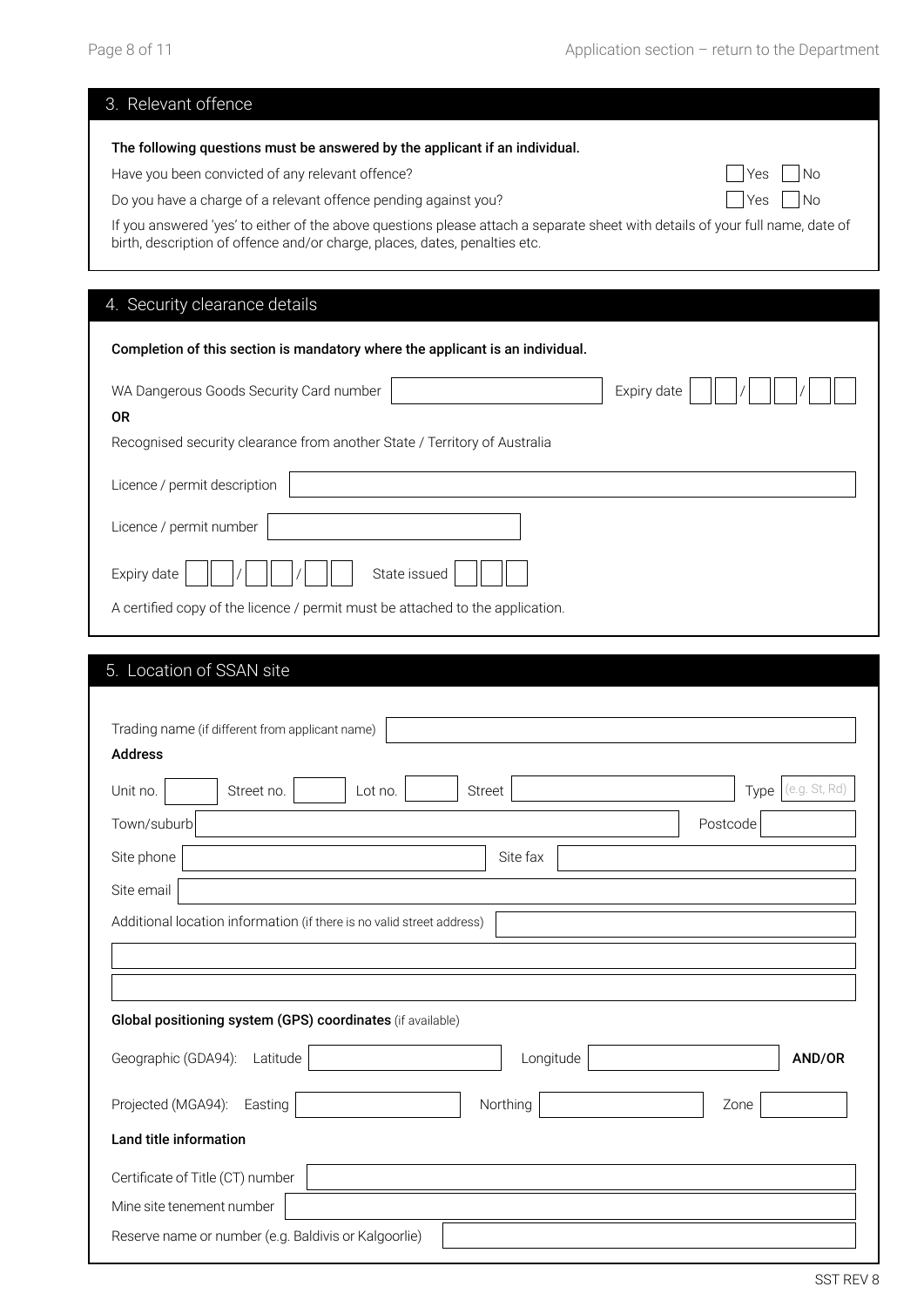| 6. Product details   |                                                 |                                                           |                        |           |
|----------------------|-------------------------------------------------|-----------------------------------------------------------|------------------------|-----------|
| Proper shipping name | Maximum quantity<br>(stored at any one<br>time) | Packaging type<br>(loose bulk,<br>packaged bulka<br>bags) | Classification<br>code | UN number |
|                      |                                                 |                                                           |                        |           |
|                      |                                                 |                                                           |                        |           |

#### 7. Site plans

Two site plans are to be submitted.

- A plan covering the whole property and its relationship to adjoining properties, roads, buildings, etc.
- A plan covering the actual site / compound the subject of this application.

Both plans are to be to scale, indicate true north and show distances in metres.

#### 8. Applicant's declaration (where the intended licence holder is not an individual, this declaration must be signed by a person within the business / firm who has authority to sign)

I declare the information provided in this application and the documents provided in support of it, are true and correct. I understand that providing false or misleading information in an application is an offence.

| Name                   | Position |      |
|------------------------|----------|------|
| Signature of applicant |          | Date |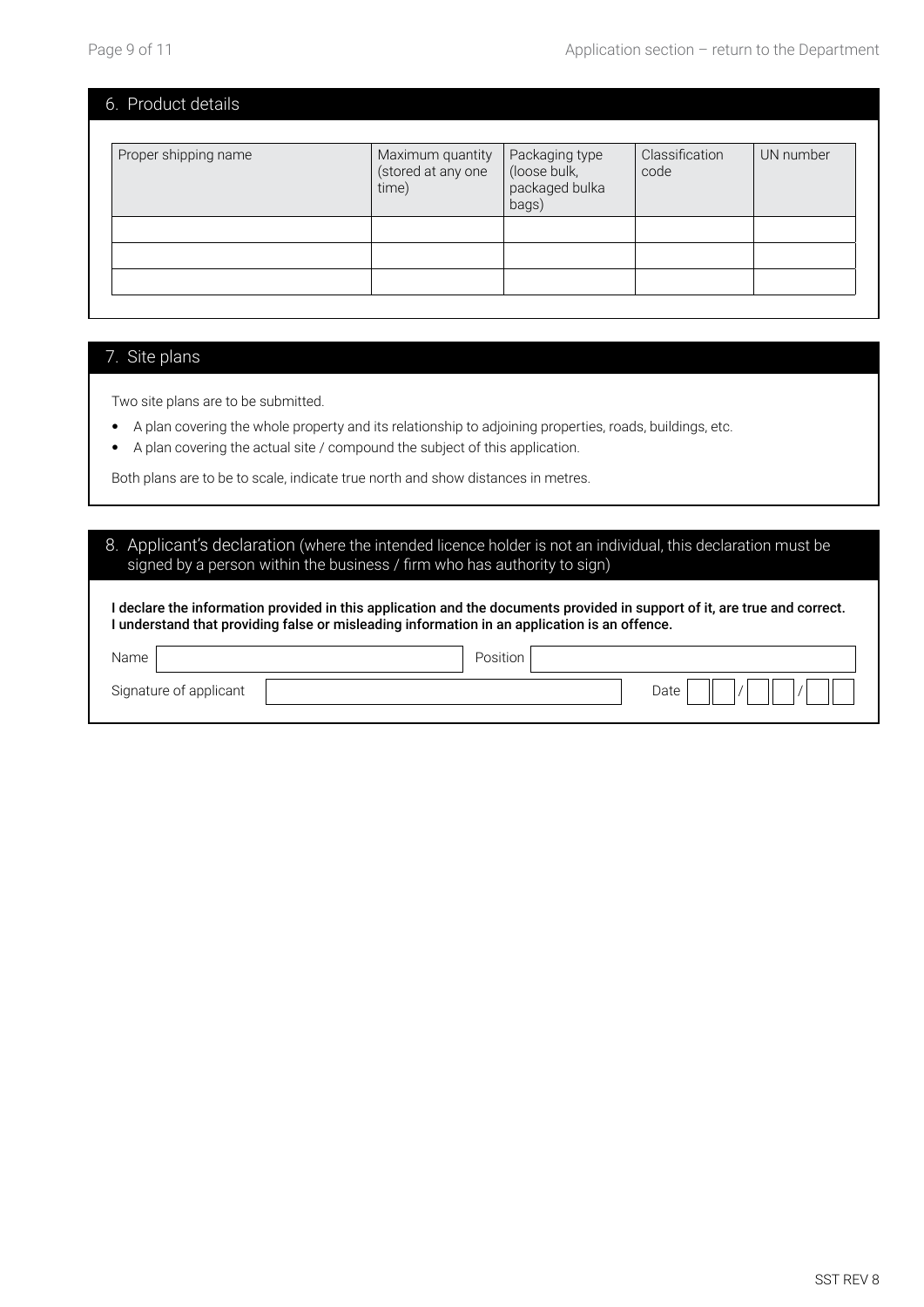| 9. Checklist (please tick the boxes to ensure your submission is complete)                                                                                                                                                                                                                                                                                                                                                          |
|-------------------------------------------------------------------------------------------------------------------------------------------------------------------------------------------------------------------------------------------------------------------------------------------------------------------------------------------------------------------------------------------------------------------------------------|
| Completed and signed original application form<br>The original certified copy of certificate of incorporation (if applicable)<br>If a partnership, the following:<br>the original certified copy of evidence of the partnership<br>a statutory declaration from each partner stating (the name of the partnership; the name, home address and contact<br>details of all partners; the business in which the partnership is engaged) |
| If a trust, the following:                                                                                                                                                                                                                                                                                                                                                                                                          |
| the original certified copy of a document which states the name of the trust                                                                                                                                                                                                                                                                                                                                                        |
| full name, home address and contact details of at least one of the trustees                                                                                                                                                                                                                                                                                                                                                         |
| if the nominated trustee is a body corporate or partnership, the documents required are the same as advised for<br>such entities                                                                                                                                                                                                                                                                                                    |
| If an individual, a colour copy of the applicant's current motor driver's licence                                                                                                                                                                                                                                                                                                                                                   |
| If applicable, a separate sheet briefly describing details of any relevant offence resulting in convictions, and/or<br>charges pending<br>(as per part 3)                                                                                                                                                                                                                                                                           |
| The original certified colour copy of an interstate recognised security clearance (if applicable as per part 4)                                                                                                                                                                                                                                                                                                                     |
| A copy of the security plan for the storage of SSAN                                                                                                                                                                                                                                                                                                                                                                                 |
| A plan of the whole property showing relative location of SSAN to adjacent properties, roads and dangerous goods<br>storages (as per part 7)                                                                                                                                                                                                                                                                                        |
| A plan of the actual SSAN storage site the subject of this application (as per part 7)<br>Payment of the licence fee                                                                                                                                                                                                                                                                                                                |
| Incomplete applications cannot be processed and will be returned.<br>Licences cannot be issued over the counter. The processing time for compliant applications that do not need a complex<br>assessment is approximately 20 business days.                                                                                                                                                                                         |

### 10. Payment

 $\overline{\phantom{a}}$ 

Payment must be made by Visa or Mastercard credit cards. You will be contacted by telephone for payment on the telephone number provided in your application.

If a person other than yourself is to pay for this application, please provide relevant contact details below. Incomplete information may delay the processing of your application.

#### Payment contact details

Payer name *(must be completed even if a company is paying)*

| Payer company (if a third party company is paying) |                     |  |  |  |  |
|----------------------------------------------------|---------------------|--|--|--|--|
| Payer daytime phone number                         | Payer mobile number |  |  |  |  |
| Payer email address                                |                     |  |  |  |  |